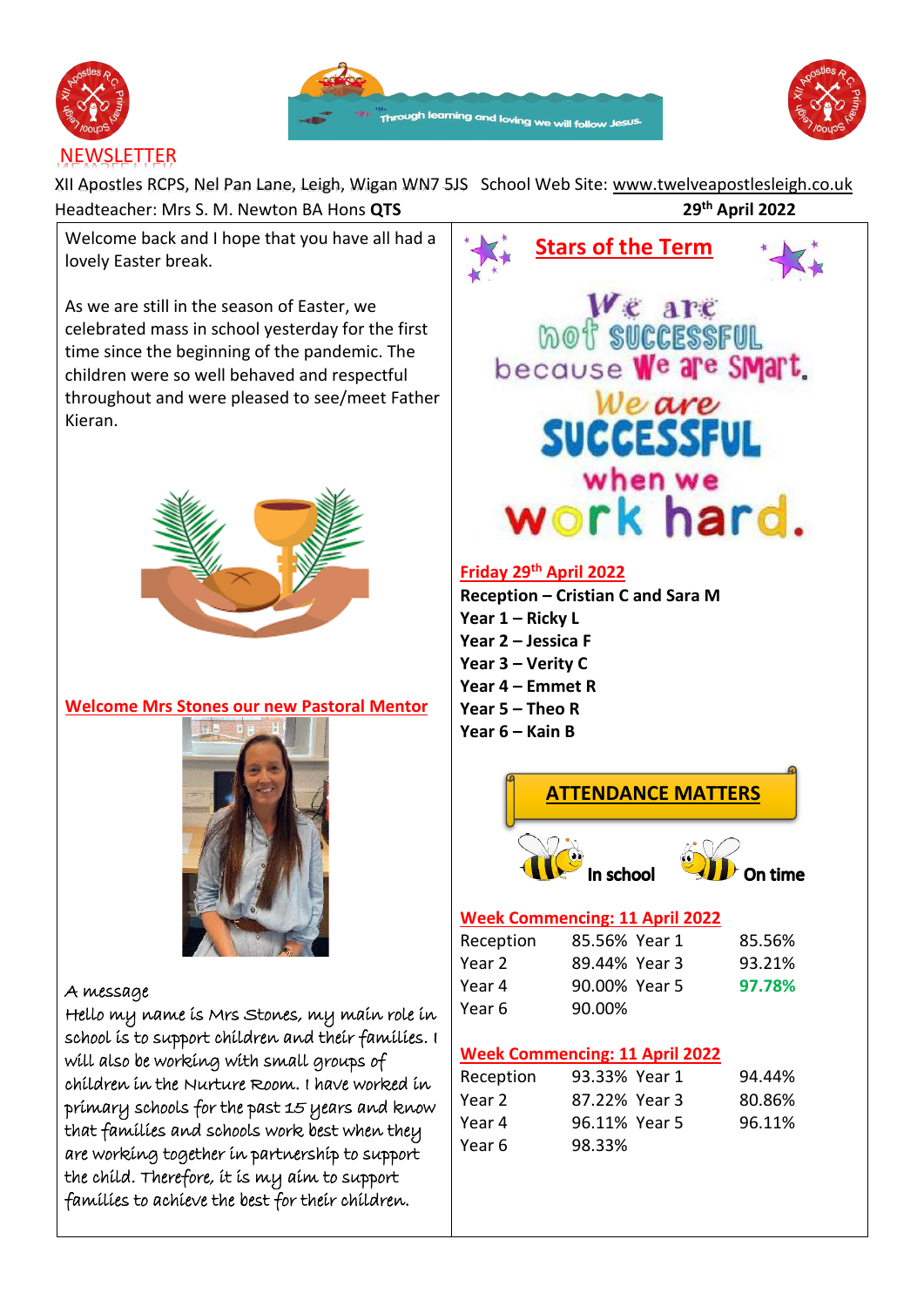If you would like support with referrals to outside agencies or are concerned about your child in anyway, please do not hesitate to contact me. You can call into the school office or if you prefer to telephone, I can be contacted on 01942 674312.

## **Friends Meeting in the School Hall on Thursday 26th May at 9:00 am**

We would like to re-establish our Friends of XII Apostles meetings and extend a warm to all parents and carers to join us. The friends play a crucial role in organising fund raising events to purchase new equipment and pay for visits and visitors to school. This benefits all the children. It is a good chance to meet others and share ideas.

Please try and come along if you have an hour to spare.



### **Thank You Bents Garden Centre**



We are so grateful to **Bents Garden Centre** for donating bedding plants, pots and compost to our school for our Eco Club and Science lessons. The plants have enhanced our outdoor environment. The children in Reception and Year 1 thoroughly enjoyed the gardening experience! Friday 6th May at 9:00 am.



#### **Jar Tombola**

We will be holding another jar tombola on Wednesday 25<sup>th</sup> May.

Please can you fill a jar with sweets, toys, gifts, etc. These can be hair accessories, crayons, pencils. Tickets will then be sold for a £1 and every child who buys a ticket will win a jar.



**Year 1 Seasons Assembly Friday 6th May 2022 at 9:00 am in the School Hall** 

Mr Ahmed and the children in Year 1 would like to invite parents and carers to join them in the school hall for this special assembly.



#### **Year 6 SATs Week – Monday 9 th May 2022**

Our Year 6 pupils are busy preparing and revising for these important tests. Class teachers will also be carrying out a series of assessments this half term to help validate their judgement about attainment and achievement of all pupils in their year group.

Can I again stress the importance of supporting your child at home with their preparation.

During test week make sure your child:

- Gets enough sleep
- Eats breakfast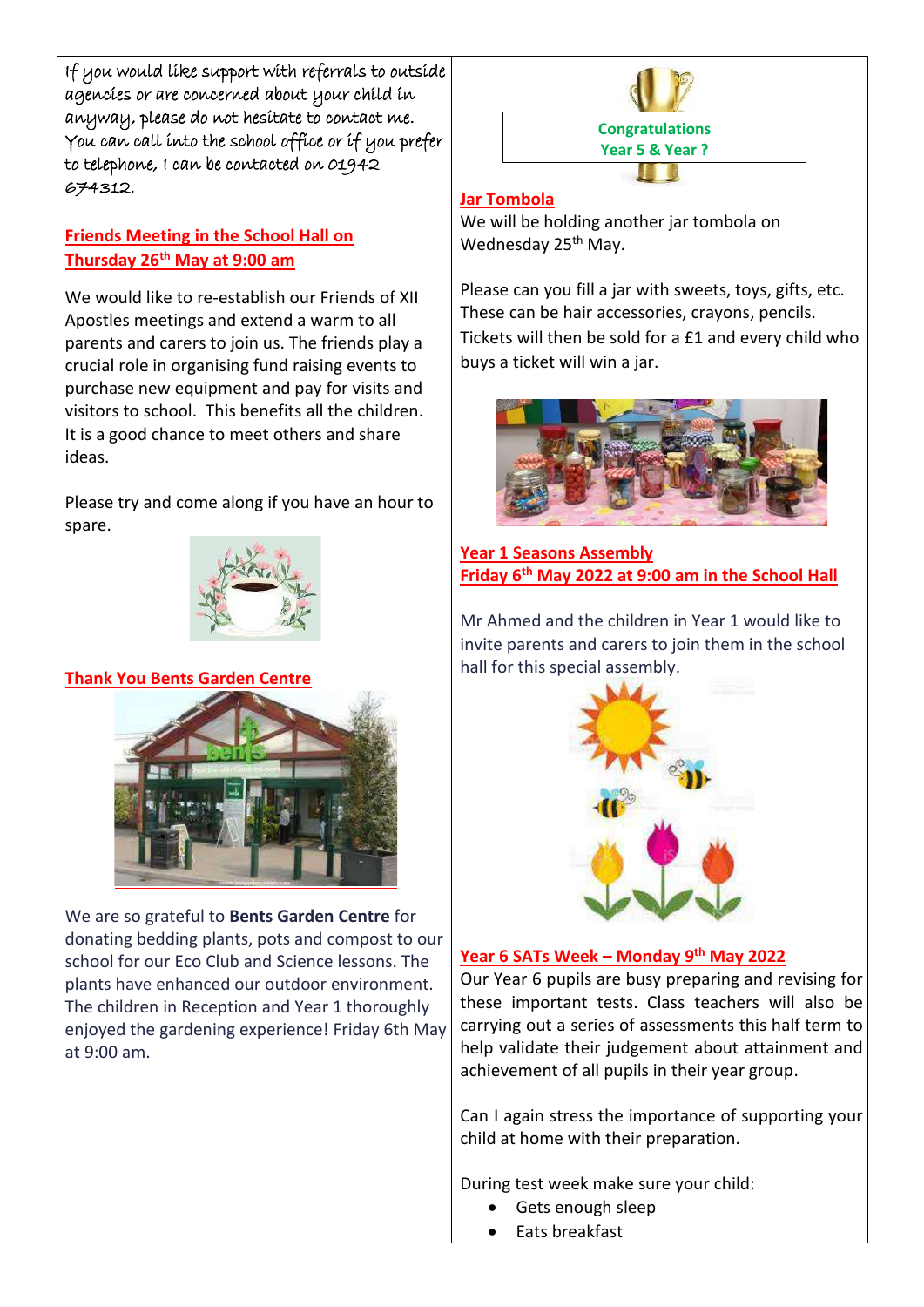





#### • Comes to school with a bottle of water

- Arrives at school on time
- Is encouraged  $-$  children may be worries without showing it

You are nearly there year 6!

•



#### **Choir Performance - Cinderella Tuesday 24th May 2022**

The children have been working hard each week with Mr Rowlands practicing for this performance.

Tickets will be available from school next week and we are asking for a minimum donation of £1 per ticket. Please can you send money into school in a clearly marked envelope and state the number of tickets required. The school office will then send home the tickets for the performance via your child. All donations will be greatly appreciated.

The money raised will go into a fund for the choir to purchase props and costumes.



**Year 2 Collective Worship Wednesday 18th May at 3:00 pm in the School Hall** 

As May is the month of Mary, Mrs Featherstone and the children in year 2 would like to invite you to join them in prayer on this date.

#### **Healthy Lunchboxes**

It has come to our attention that a number of children are bring unhealthy packed lunches to school. Childhood obesity is a national concern but the statistics in Wigan are above national. During the pandemic, the national rate of obesity among children 2 to 19 increased to 22.4% in 2020, up from 19.3% in 2019.

We want to remind parents that children need a nutritious and well-balanced lunch box. Please can parents cut down on crisps and chocolate bars that children have in their lunch boxes.

Please click on link for ideas [https://www.nhs.uk/healthier](https://www.nhs.uk/healthier-families/recipes/healthier-lunchboxes/)[families/recipes/healthier-lunchboxes/](https://www.nhs.uk/healthier-families/recipes/healthier-lunchboxes/) or see poster attached.

#### **Class Topics for the Summer Term**

Please visit our website to find out what your child will be learning in the Summer Term. You will then be able to talk to your child about the topics covered and support them in their learning. The topic webs can be found under each year groups class page **[Welcome to XII Apostles RC Primary School Leigh,](https://www.twelveapostlesleigh.co.uk/)  [Lancashire \(twelveapostlesleigh.co.uk\)](https://www.twelveapostlesleigh.co.uk/)**